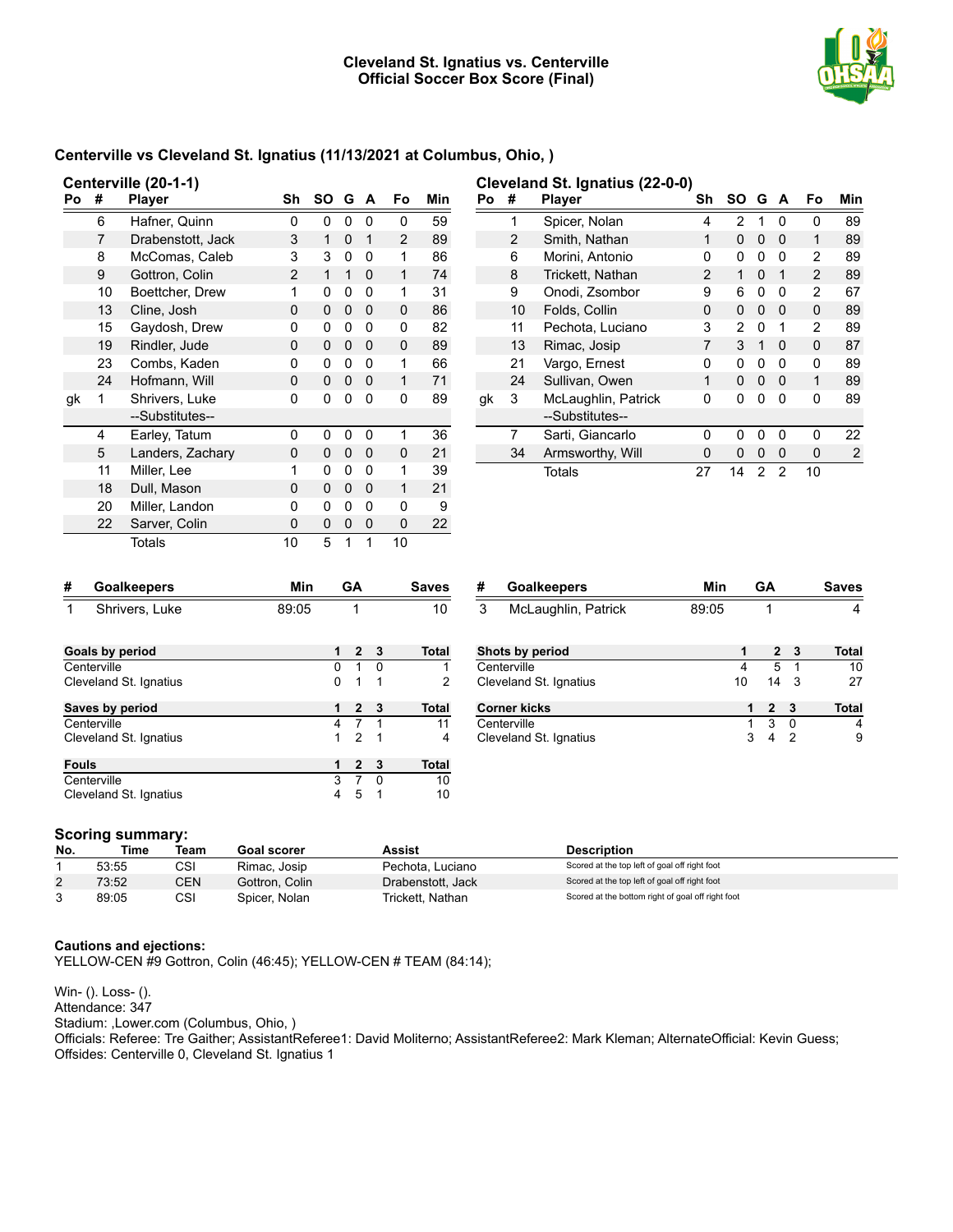

# **Centerville vs Cleveland St. Ignatius (11/13/2021 at Columbus, Ohio, )**

| Time           | Play                                                                                                                                       |
|----------------|--------------------------------------------------------------------------------------------------------------------------------------------|
| 00:00          | Shrivers, Luke at goalie for Centerville.                                                                                                  |
| 00:00          | McLaughlin, Patrick at goalie for Cleveland St. Ignatius.                                                                                  |
| 1:47           | Throw in by Cleveland St. Ignatius [1:47].                                                                                                 |
| 2:00<br>2:19   | Throw in by Cleveland St. Ignatius [2:00].<br>Shot by Cleveland St. Ignatius Onodi, Zsombor, bottom center of net, save by Shrivers, Luke. |
| 2:39           | Throw in by Cleveland St. Ignatius [2:39].                                                                                                 |
| 3:22           | Throw in by Cleveland St. Ignatius [3:22].                                                                                                 |
| 3:45           | Throw in by Centerville [3:45].                                                                                                            |
| 4:12           | Foul on Cleveland St. Ignatius Onodi, Zsombor; free kick awarded to Centerville Rindler, Jude.                                             |
| 4:38           | Throw in by Cleveland St. Ignatius [4:38].                                                                                                 |
| 5:07           | Throw in by Cleveland St. Ignatius [5:07].                                                                                                 |
| 5:58           | Throw in by Cleveland St. Ignatius [5:58].                                                                                                 |
| 6:12           | Throw in by Centerville [6:12].                                                                                                            |
| 7:11           | Throw in by Cleveland St. Ignatius [7:11].                                                                                                 |
| 7:29           | Foul on Centerville Boettcher, Drew; free kick awarded to Cleveland St. Ignatius Spicer, Nolan.                                            |
| 8:02           | Shot by Cleveland St. Ignatius Onodi, Zsombor, blocked.                                                                                    |
| 8:44<br>9:17   | Throw in by Centerville [8:44].<br>Throw in by Cleveland St. Ignatius [9:17].                                                              |
| 9:32           | Throw in by Centerville [9:32].                                                                                                            |
| 9:44           | Foul on Cleveland St. Ignatius Morini, Antonio; free kick awarded to Centerville Boettcher, Drew.                                          |
| 10:12          | Shot by Centerville McComas, Caleb, bottom center of net, save by McLaughlin, Patrick.                                                     |
| 10:47          | Foul on Centerville Hofmann, Will; free kick awarded to Cleveland St. Ignatius Trickett, Nathan.                                           |
| 11:33          | Shot by Cleveland St. Ignatius Pechota, Luciano, bottom right of net, save by Shrivers, Luke.                                              |
| 13:24          | Corner kick by Cleveland St. Ignatius [13:24].                                                                                             |
| 15:45          | Foul on Cleveland St. Ignatius Pechota, Luciano; free kick awarded to Centerville Boettcher, Drew.                                         |
| 16:12          | Goal kick by Cleveland St. Ignatius McLaughlin, Patrick.                                                                                   |
| 16:26          | Centerville substitution: Dull, Mason for Hafner, Quinn.                                                                                   |
| 17:15          | Shot by Cleveland St. Ignatius Onodi, Zsombor, top left of net, save by Shrivers, Luke.                                                    |
| 17:43          | Shot by Centerville Boettcher, Drew, blocked.<br>Offside against Cleveland St. Ignatius.                                                   |
| 19:19<br>20:07 | Shot by Cleveland St. Ignatius Rimac, Josip, bottom right of net, save by Shrivers, Luke.                                                  |
| 21:10          | Throw in by Cleveland St. Ignatius [21:10].                                                                                                |
| 21:26          | Cleveland St. Ignatius substitution: Sarti, Giancarlo for Onodi, Zsombor.                                                                  |
| 21:26          | Centerville substitution: Earley, Tatum for Gottron, Colin.                                                                                |
| 22:30          | Throw in by Centerville [22:30].                                                                                                           |
| 22:43          | Centerville substitution: Miller, Lee for Combs, Kaden.                                                                                    |
| 23:27          | Throw in by Cleveland St. Ignatius [23:27].                                                                                                |
| 23:45          | Foul on Cleveland St. Ignatius Pechota, Luciano; free kick awarded to Centerville Miller, Lee.                                             |
| 24:11          | Throw in by Cleveland St. Ignatius [24:11].                                                                                                |
| 25:10          | Foul on Centerville Miller, Lee; free kick awarded to Cleveland St. Ignatius Pechota, Luciano.                                             |
| 25:49<br>25:55 | Shot by Cleveland St. Ignatius Rimac, Josip, blocked.<br>Corner kick by Cleveland St. Ignatius [25:55].                                    |
| 26:41          | Shot by Cleveland St. Ignatius Spicer, Nolan, off target.                                                                                  |
| 26:56          | Goal kick by Centerville Shrivers, Luke.                                                                                                   |
| 27:21          | Shot by Cleveland St. Ignatius Rimac, Josip, off target.                                                                                   |
| 27:29          | Goal kick by Centerville Shrivers, Luke.                                                                                                   |
| 27:45          | Throw in by Centerville [27:45].                                                                                                           |
| 28:07          | Centerville substitution: Gottron, Colin for Dull, Mason.                                                                                  |
| 28:39          | Throw in by Cleveland St. Ignatius [28:39].                                                                                                |
| 29:00          | Throw in by Cleveland St. Ignatius [29:00].                                                                                                |
| 29:30          | Corner kick by Cleveland St. Ignatius [29:30].                                                                                             |
| 31:01          | Shot by Cleveland St. Ignatius Rimac, Josip, off target.                                                                                   |
| 31:13<br>31:22 | Goal kick by Centerville Shrivers, Luke.<br>Centerville substitution: Combs, Kaden for Boettcher, Drew.                                    |
| 31:42          | Throw in by Centerville [31:42].                                                                                                           |
| 32:41          | Shot by Centerville Gottron, Colin, off target.                                                                                            |
| 32:47          | Goal kick by Cleveland St. Ignatius McLaughlin, Patrick.                                                                                   |
| 33:16          | Throw in by Centerville [33:16].                                                                                                           |
| 34:08          | Throw in by Centerville [34:08].                                                                                                           |
| 34:20          | Cleveland St. Ignatius substitution: Onodi, Zsombor for Sarti, Giancarlo.                                                                  |
| 34:20          | Centerville substitution: Hafner, Quinn for Miller, Lee.                                                                                   |
| 34:50          | Corner kick by Centerville [34:50].                                                                                                        |
| 35:19          | Goal kick by Cleveland St. Ignatius McLaughlin, Patrick.                                                                                   |
| 36:24<br>37:25 | Throw in by Cleveland St. Ignatius [36:24].                                                                                                |
| 37:35          | Shot by Centerville Drabenstott, Jack, off target.<br>Goal kick by Cleveland St. Ignatius McLaughlin, Patrick.                             |
|                |                                                                                                                                            |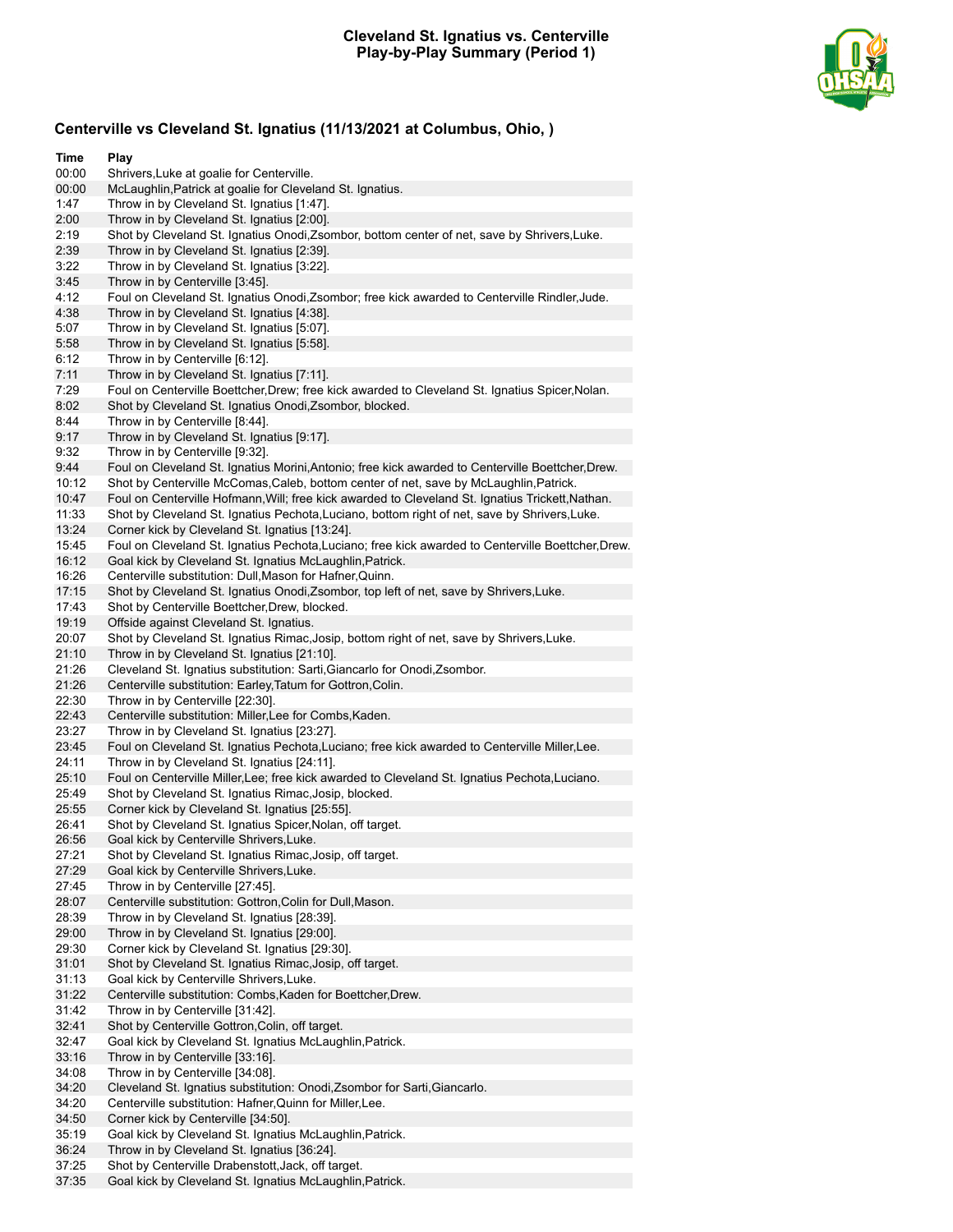- **Time Play**<br>38:04 **Throv** 38:04 Throw in by Cleveland St. Ignatius [38:04].
- 38:40 Shot by Cleveland St. Ignatius Onodi,Zsombor, off target.
- 38:44 Goal kick by Centerville Shrivers,Luke.
- 39:23 Throw in by Centerville [39:23].
- 40:00 End of period [40:00].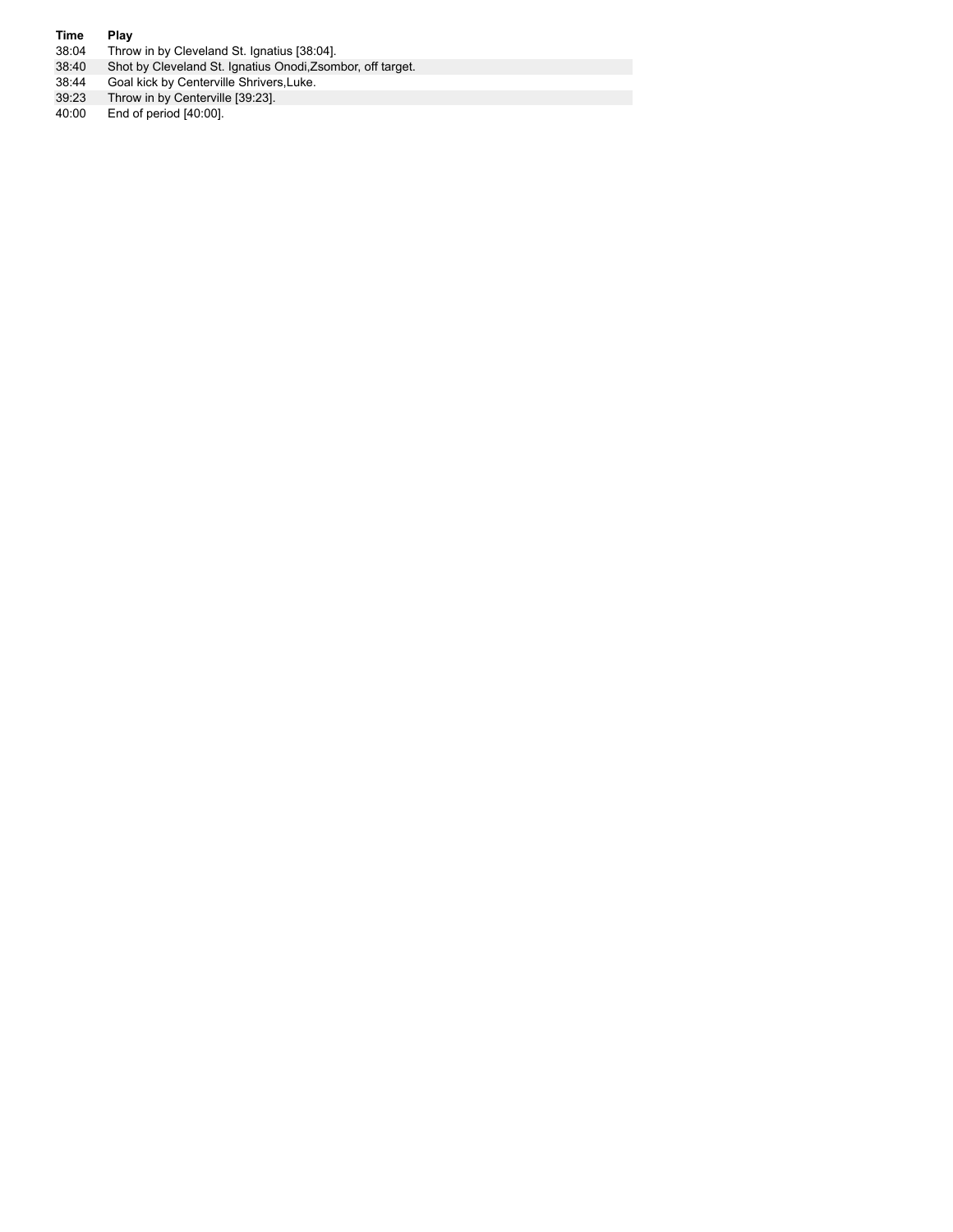## **Cleveland St. Ignatius vs. Centerville Play-by-Play Summary (Period 2)**



# **Centerville vs Cleveland St. Ignatius (11/13/2021 at Columbus, Ohio, )**

| Time           | Play                                                                                                                                                       |
|----------------|------------------------------------------------------------------------------------------------------------------------------------------------------------|
| 40:00          | Centerville substitution: Miller, Lee for Earley, Tatum.                                                                                                   |
| 40:00<br>40:00 | Start of 2nd period [40:00].<br>FOR Centerville: Shrivers, Luke                                                                                            |
|                | (GK),Hafner,Quinn,Drabenstott,Jack,McComas,Caleb,Gottron,Colin,Miller,Lee,Cline,Josh,Gaydosh,Drew,Rindler,Jude,Combs,Kaden,Hofmann,Will                    |
| 40:00          | FOR Cleveland St. Ignatius: McLaughlin, Patrick                                                                                                            |
|                | (GK),Spicer,Nolan,Smith,Nathan,Morini,Antonio,Trickett,Nathan,Onodi,Zsombor,Folds,Collin,Pechota,Luciano,Rimac,Josip,Vargo,Ernest,Sullivan,Owen            |
| 40:50          | Foul on Centerville Drabenstott, Jack; free kick awarded to Cleveland St. Ignatius Vargo, Ernest.                                                          |
| 41:38          | Throw in by Centerville [41:38].                                                                                                                           |
| 42:03          | Shot by Cleveland St. Ignatius Onodi, Zsombor, bottom center of net, save by Shrivers, Luke.                                                               |
| 43:24          | Foul on Cleveland St. Ignatius Trickett, Nathan; free kick awarded to Centerville McComas, Caleb.                                                          |
| 44:19          | Goal kick by Centerville Shrivers, Luke.                                                                                                                   |
| 45:01<br>45:08 | Shot by Cleveland St. Ignatius Trickett, Nathan, bottom right of net, save by Shrivers, Luke.<br>Shot by Cleveland St. Ignatius Smith, Nathan, off target. |
| 45:13          | Goal kick by Centerville Shrivers, Luke.                                                                                                                   |
| 46:04          | Shot by Centerville McComas, Caleb, bottom left of net, save by McLaughlin, Patrick.                                                                       |
| 46:16          | Corner kick by Centerville [46:16].                                                                                                                        |
| 46:45          | Yellow card on Centerville Gottron, Colin (Unsporting).                                                                                                    |
| 46:45          | Centerville substitution: Earley, Tatum for Gottron, Colin.                                                                                                |
| 47:04          | Throw in by Cleveland St. Ignatius [47:04].                                                                                                                |
| 47:20          | Shot by Cleveland St. Ignatius Trickett, Nathan, off target.                                                                                               |
| 47:29          | Goal kick by Centerville Shrivers, Luke.                                                                                                                   |
| 47:43          | Throw in by Centerville [47:43].                                                                                                                           |
| 48:06          | Centerville substitution: Dull, Mason for Hafner, Quinn.                                                                                                   |
| 48:34          | Shot by Cleveland St. Ignatius Onodi, Zsombor, bottom center of net, Team save.                                                                            |
| 48:45<br>49:03 | Shot by Cleveland St. Ignatius Onodi, Zsombor, bottom center of net, Team save.<br>Corner kick by Cleveland St. Ignatius [49:03].                          |
| 49:35          | Goal kick by Centerville Shrivers, Luke.                                                                                                                   |
| 49:48          | Throw in by Centerville [49:48].                                                                                                                           |
| 50:03          | Throw in by Cleveland St. Ignatius [50:03].                                                                                                                |
| 50:33          | Throw in by Cleveland St. Ignatius [50:33].                                                                                                                |
| 51:11          | Shot by Cleveland St. Ignatius Pechota, Luciano, off target.                                                                                               |
| 51:18          | Goal kick by Centerville Shrivers, Luke.                                                                                                                   |
| 51:37          | Throw in by Cleveland St. Ignatius [51:37].                                                                                                                |
| 52:05          | Goal kick by Centerville Shrivers, Luke.                                                                                                                   |
| 52:28          | Throw in by Centerville [52:28].                                                                                                                           |
| 52:36          | Centerville substitution: Gottron, Colin for Combs, Kaden.                                                                                                 |
| 53:12          | Shot by Centerville Miller, Lee, off target.                                                                                                               |
| 53:19<br>53:37 | Goal kick by Cleveland St. Ignatius McLaughlin, Patrick.<br>Foul on Centerville Dull, Mason; free kick awarded to Cleveland St. Ignatius Sullivan, Owen.   |
| 53:55          | Shot by Cleveland St. Ignatius Pechota, Luciano, bottom right of net, save by Shrivers, Luke.                                                              |
| 53:55          | GOAL scored by Cleveland St. Ignatius Rimac, Josip, top left of goal off right foot; Assist by Pechota, Luciano.                                           |
| 54:32          | Shot by Cleveland St. Ignatius Rimac, Josip, off target.                                                                                                   |
| 54:42          | Goal kick by Centerville Shrivers, Luke.                                                                                                                   |
| 55:43          | Shot by Cleveland St. Ignatius Rimac, Josip, bottom center of net, save by Shrivers, Luke.                                                                 |
| 56:37          | Foul on Cleveland St. Ignatius Smith, Nathan; free kick awarded to Centerville Miller, Lee.                                                                |
| 57:02          | Shot by Centerville Drabenstott, Jack, off target.                                                                                                         |
| 57:06          | Goal kick by Cleveland St. Ignatius McLaughlin, Patrick.                                                                                                   |
| 57:20          | Centerville substitution: Hafner, Quinn for Dull, Mason.                                                                                                   |
| 58:06          | Corner kick by Cleveland St. Ignatius [58:06].                                                                                                             |
| 58:48          | Foul on Cleveland St. Ignatius Morini, Antonio; free kick awarded to Centerville Cline, Josh.                                                              |
| 60:00<br>60:19 | Throw in by Centerville [60:00].<br>Centerville substitution: Sarver, Colin for Earley, Tatum.                                                             |
| 60:42          | Foul on Centerville McComas, Caleb; free kick awarded to Cleveland St. Ignatius Pechota, Luciano.                                                          |
| 61:35          | Throw in by Cleveland St. Ignatius [61:35].                                                                                                                |
| 61:56          | Cleveland St. Ignatius substitution: Sarti, Giancarlo for Onodi, Zsombor.                                                                                  |
| 61:56          | Centerville substitution: Landers, Zachary for Hofmann, Will.                                                                                              |
| 62:51          | Foul on Centerville Gottron, Colin; free kick awarded to Cleveland St. Ignatius Pechota, Luciano.                                                          |
| 64:02          | Corner kick by Cleveland St. Ignatius [64:02].                                                                                                             |
| 64:52          | Throw in by Centerville [64:52].                                                                                                                           |
| 65:03          | Centerville substitution: Combs, Kaden for Miller, Lee.                                                                                                    |
| 65:35          | Throw in by Centerville [65:35].                                                                                                                           |
| 68:21          | Foul on Cleveland St. Ignatius Sullivan, Owen; free kick awarded to Centerville McComas, Caleb.                                                            |
| 68:55<br>69:07 | Goal kick by Cleveland St. Ignatius McLaughlin, Patrick.<br>Corner kick by Centerville [69:07].                                                            |
| 70:09          | Foul on Centerville Combs, Kaden; free kick awarded to Cleveland St. Ignatius Morini, Antonio.                                                             |
| 70:53          | Shot by Centerville McComas, Caleb, bottom right of net, save by McLaughlin, Patrick.                                                                      |
|                |                                                                                                                                                            |

71:00 Goal kick by Cleveland St. Ignatius McLaughlin,Patrick.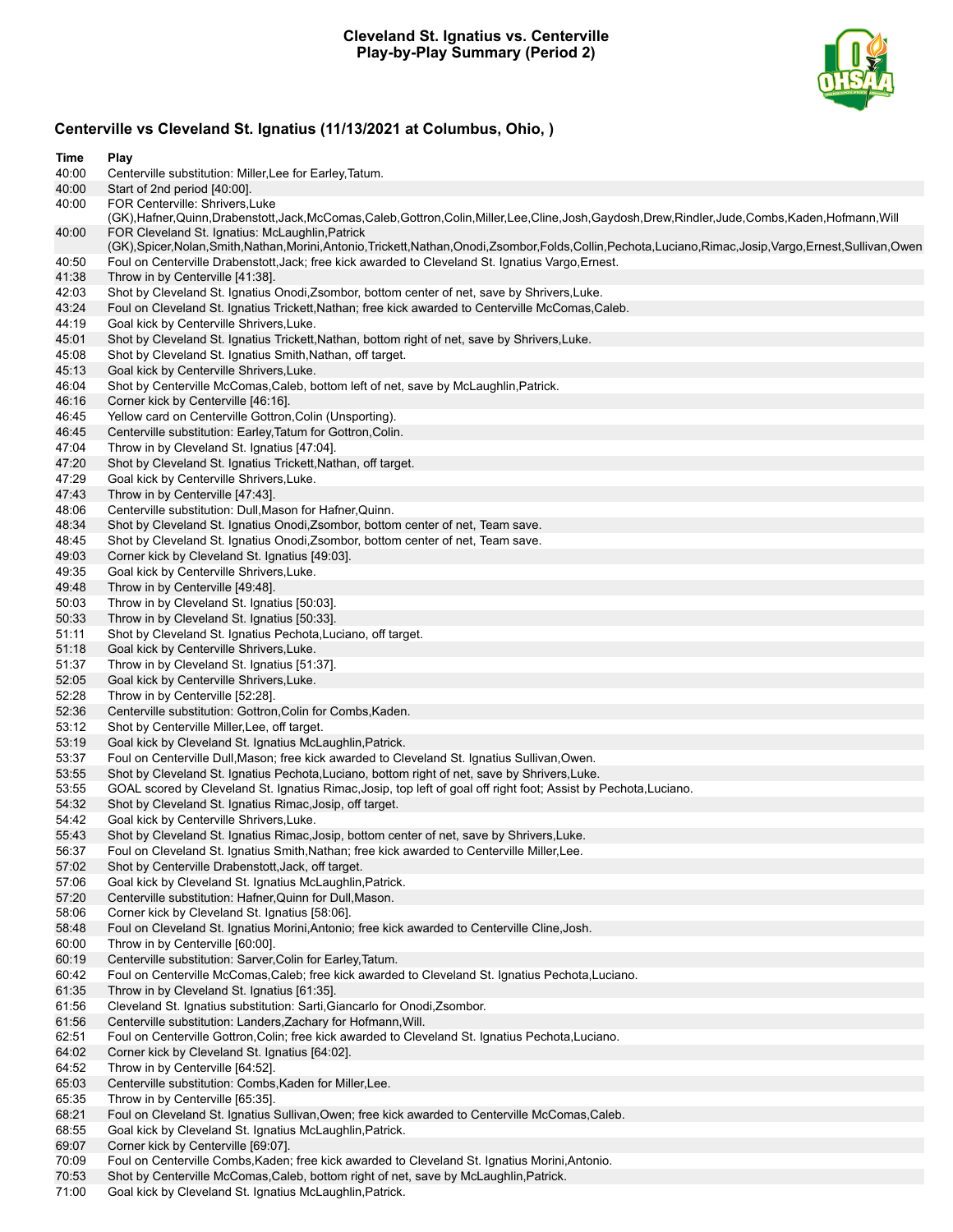- **Time Play** Cleveland St. Ignatius substitution: Onodi,Zsombor for Sarti,Giancarlo.
- 71:24 Centerville substitution: Miller,Lee for Sarver,Colin.
- 71:52 Corner kick by Cleveland St. Ignatius [71:52].
- 72:23 Shot by Cleveland St. Ignatius Onodi,Zsombor, off target.
- 72:27 Goal kick by Centerville Shrivers,Luke.
- 72:48 Shot by Cleveland St. Ignatius Onodi,Zsombor, bottom left of net, save by Shrivers,Luke.<br>73:52 GOAL scored by Centerville Gottron,Colin, top left of goal off right foot; Assist by Drabens
- GOAL scored by Centerville Gottron,Colin, top left of goal off right foot; Assist by Drabenstott,Jack.
- 73:52 Centerville substitution: Miller,Landon for Miller,Lee.
- 75:06 Shot by Cleveland St. Ignatius Spicer,Nolan, off target.
- 75:12 Goal kick by Centerville Shrivers,Luke.
- 75:50 Throw in by Cleveland St. Ignatius [75:50].
- 76:51 Goal kick by Centerville Shrivers,Luke.
- 77:09 Centerville substitution: Earley,Tatum for Gottron,Colin.
- 77:42 Foul on Centerville Drabenstott,Jack; free kick awarded to Cleveland St. Ignatius Morini,Antonio.
- 78:04 Foul on Centerville Earley,Tatum; free kick awarded to Cleveland St. Ignatius Morini,Antonio.
- 78:26 Centerville substitution: Sarver,Colin for Earley,Tatum.
- 78:44 Corner kick by Centerville [78:44].
- 79:18 Foul on Cleveland St. Ignatius Trickett,Nathan; free kick awarded to Centerville McComas,Caleb.
- 79:46 Throw in by Cleveland St. Ignatius [79:46].
- 80:00 End of period [80:00].